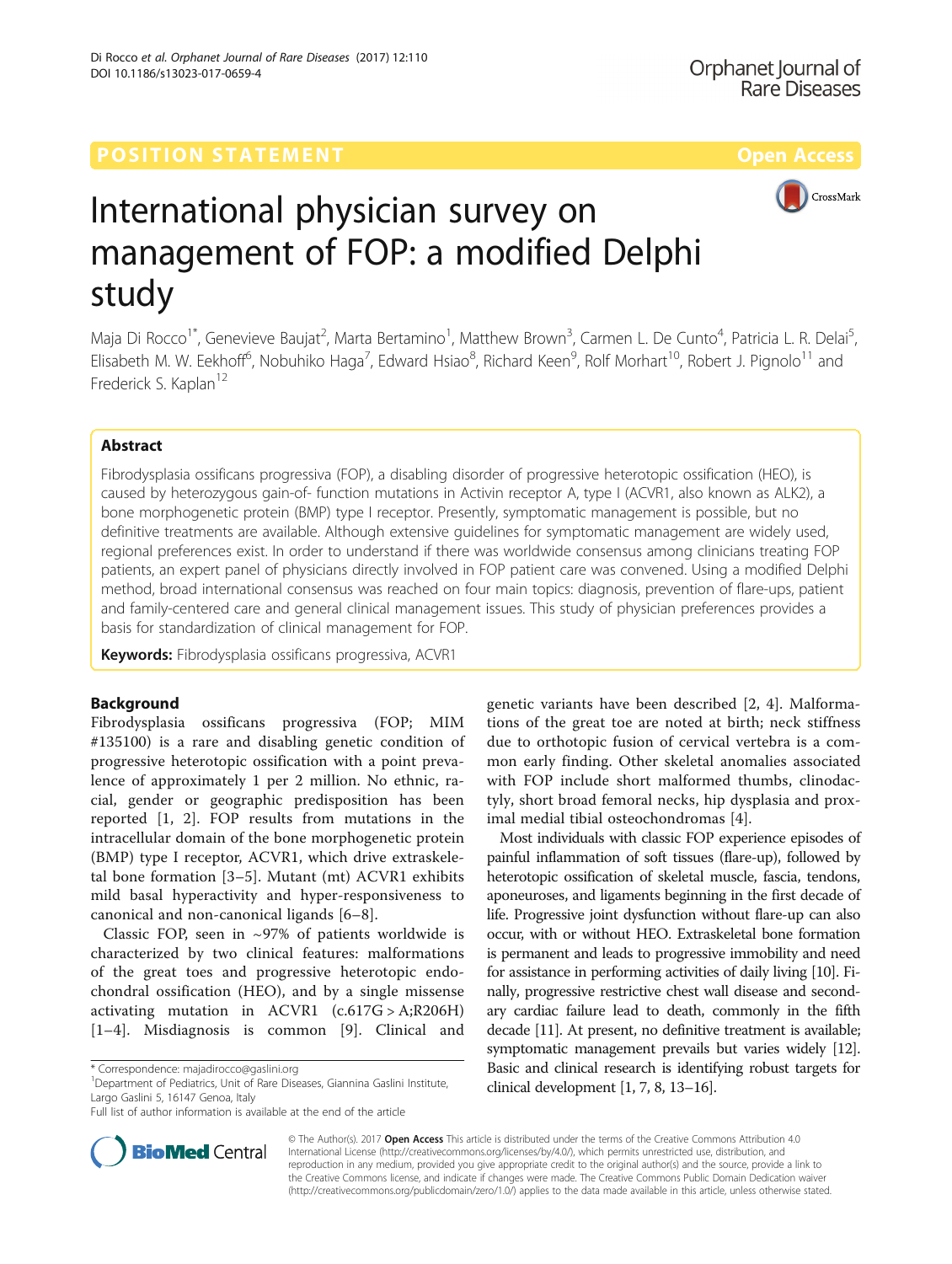<span id="page-1-0"></span>In order to better understand if there is worldwide consensus among clinicians in FOP patient care, an expert panel of physicians directly involved in patient management was convened at an international FOP patient meeting to address this issue.

# Main text

The consensus process incorporated a five-step modified Delphi method, which took place between January and June 2016 [\[17\]](#page-4-0). First, a thorough review of the literature and FOP Treatment Guidelines was performed by the principal investigator (PI; MDR). Second, an e-mail questionnaire, with a comprehensive list of statements related to four main topics (diagnosis, prevention of flare-ups, patient and family-centered care and general clinical management issues) was established by the PI. Third, a panel of ten international experts was convened by the PI based on physician participation at the annual FOP patient and family meeting of FOP Italia in Livorno, Italy in April, 2016. The panel included physicians from ten countries (Argentina, Australia, Brazil, France, Germany, Italy, Japan, Netherlands, United Kingdom and the United States) and from five continents (North America, South America, Europe, Asia and Australia). Fourth, the expert panel was asked to rank, revise and order statements for consideration. Finally, the panel was asked to indicate agreement, partial agreement or disagreement with specific statements agreed upon for assessment.

Twenty statements considered by the expert panel received at least consensus approval and are reported in Table 1.

#### Diagnosis

There was general agreement on the need for genetic diagnosis in FOP. However, one expert strongly disagreed and stated "the diagnosis of FOP is clinical." Other experts agreed conceptually on the need for genetic diagnosis but deferred on practical grounds because genetic analysis was not available in their countries. Most agreed that even if the diagnosis of FOP was clinically certain, genetic confirmation was desirable due to possible phenocopies. All agreed that genetic diagnosis was essential for patients with toe malformation without HEO, in order to exclude those with toe malformations who did not have FOP. All experts agreed that an international effort by the FOP community should ensure genetic testing be available to all individuals who are clinically suspected of having FOP even if they live in countries where no genetic analysis of ACVR1 is available.

## Prevention of flare-ups

All experts agreed that blunt muscle trauma, muscle fatigue, or stretching of the joints or soft tissues should be avoided for fear of triggering flare-ups. Activities with a

#### Table 1 Consensus statements

#### Diganosis

Diagnosis Definitive diagnosis of FOP requires genetic confirmation Infants or children diagnosed before the onset of flare-ups need annual clinical assessment

In FOP patients diagnosed before the onset of flare-ups, flare-up prevention is recommended

#### Prevention of flare-ups

The prevention of flare-ups involves recognizing known causes of flare-up (blunt muscle trauma, muscle fatigue, muscular stretching, intramuscular injections)

In case of blunt muscle trauma, oral prednisone, for at least 3 days, should be considered to prevent flare-up

Steroid prophylaxis is recommended for dental and surgical procedures

There is no evidence that chronic treatment with NSAIDs prevents flare-ups or HEO

Immunization by subcutaneous administration is recommended for all vaccines which can be administered by that route. For the other vaccines, risk/benefit of intramuscular administration should be discussed with patients or parents. No immunizations should be given during flare-ups

In dental procedures, overstretching of the temporomandibular joint and mandibular blocks must be avoided

Activity is encouraged at all ages, but passive range of motion must be avoided

# Patient & family care

Each patient should have a primary physician; not necessarily an FOP expert

Patients and families should be informed about the IFOPA and country-specific support groups at the time of diagnosis Patients and their families should be educated about safe dental care

General clinical management issues

```
FOP patients should be screened in childhood by audiometry for
hearing impairment
Occupational therapy, focused on enhancing activities of daily living,
may be useful to improve the quality of life of FOP patients
In patients with limited motion, prevention of pressure sores by
appropriate devices or methods is recommended
In patients with respiratory insufficiency, immunization for influenza
and pneumococcal pneumonia should be considered
An expert anesthesiologist experienced in general anesthesia for FOP
patients must be consulted pre-operatively in all cases. Naso-tracheal
fiberoptic intubation is the preferable mode of general anesthesia
even with intact mouth opening
In case of ankylosis of the jaw, a dietician should be consulted to
ensure adequate nutrition
If clinical examination suggests depression, psychological support is
recommended
```
high risk of injury or falling, such as running, bicycling, or contact sports should also be avoided to the extent possible, but within the developmental norms for a patient's age group (i.e., children should be allowed to achieve their developmental milestones that involve playing). Individualized lifestyle plans to avoid trauma should be considered for each patient, based on age, limited mobility and cultural norms.

In case of clinically significant impact injuries, early administration of oral prednisone may be useful to prevent flare-ups. Despite lack of stringent clinical evidence, the experts agreed that a brief (3–4 day) course of oral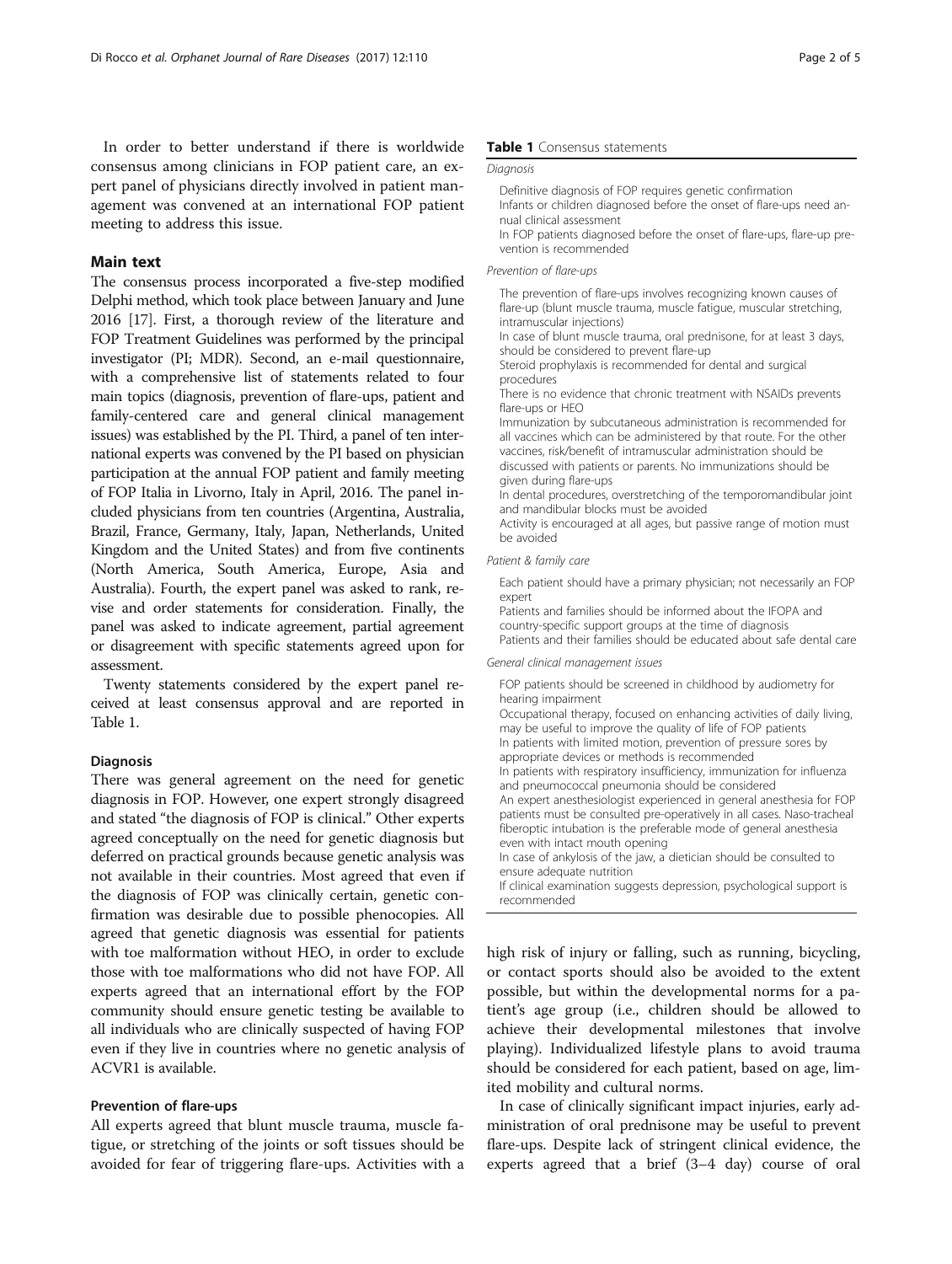corticosteroids (i.e. prednisone at 2 mg/kg/day), started within the first 24 h after major trauma had a plausible preventive effect [\[10, 12\]](#page-4-0). Due to the fact that major dental work or surgery is a high-risk trigger for flare-ups, a course of oral steroids before and after major dental work or surgery could have a positive preventive effect [\[10, 12](#page-4-0)].

All experts agreed that intramuscular injections are dangerous for FOP patients because they may trigger a flare-up and heterotopic ossification at the injection site. To prevent flare-ups, subcutaneous immunization for vaccines that can be administrated by the subcutaneous route is advisable; for all the other vaccines, the risk– benefit ratio of intramuscular administration should be discussed with patients and parents or families. All experts agreed that no immunization should be administered during a flare-up [[12\]](#page-4-0).

There was general disagreement about chronic treatment with existing medications such as non-steroidal anti-inflammatory drugs to reduce flare-ups. No adequate data exist in FOP animal models or in clinical studies. However, physician discretion in using medications to control disease symptoms in individual patients is advised, as indicated in the FOP Treatment Guidelines [[12](#page-4-0)].

#### Patient and family-centered care

The panel of experts agreed with the over-arching goal of patient and family-centered care. Patient and family knowledge, values, beliefs and cultural backgrounds should be incorporated into the planning and delivery of care of FOP patients, as with any patient. The physician should communicate and share complete and unbiased information with patients and families in ways that are affirming and useful and in order to allow the patient to effectively participate in the decision-making process.

As with any rare disease, a multidisciplinary approach to comprehensive medical care and social support by different specialists is advisable. However, each patient should seek and establish a primary physician to coordinate all care. The panel of experts agreed that at least one national or regional center with medical, surgical, anesthesia, physical therapy, occupational therapy and dental expertise in FOP should be identified to optimize care for FOP patients and to minimize risks from any needed medical care and procedures. For continuity of care, knowledge and information concerning the patient specifically and FOP in general should be immediately available to the family doctor as well as to other locally-treating physicians. An emergency card provided to the patient and/or the family is useful in order to summarize FOP-specific issues/concerns.

At the time of diagnosis, patients and families should be informed about the International FOP Association (IFOPA - the primary portal for announcing FOP related clinical trials [http://www.ifopa.org\)](http://www.ifopa.org/) as well as countryspecific and language-specific FOP organizations. This recommendation is critical for providing patient and family support resources and for facilitating access to a network of patients and providers familiar with FOP.

# General clinical management issues

Annual clinical assessment of infants, children and adults with FOP is preferable but not always achievable. Dental prophylaxis and routine follow-up should begin as early as possible. The education of patients and their families on safe dental care and prophylaxis is essential, especially during childhood years, focusing on hygiene and prevention of caries. Details concerning oral care are available in the FOP Treatment Guidelines [[12\]](#page-4-0).

The expert panel reached consensus about major dental procedures (routine extraction of wisdom teeth, root canal, etc.) which should be avoided. Mandibular blocks must be avoided due to the risk of HEO and temporomandibular joint ankylosis. Routine dental procedures (cleaning, carrie fillings) should proceed with caution. In case of locked jaw, the consultation of a dietician to ensure adequate nutrition is desirable.

In case of procedures requiring general anesthesia, overstretching of the temporal-mandibular joint must be avoided. Most FOP patients have fusion of cervical vertebrae, limited mouth opening or ankylosis of the temporalmandibular joint, making oral intubation impossible. In these cases, naso-tracheal fiberoptic intubation is preferred. In patients who retain mouth opening, overstretching of the temporal-mandibular joint can cause flare-ups and ossification; therefore even in these patients awake, naso-tracheal fiberoptic intubation is preferred. An anesthesiologist highly experienced with general anesthesia for FOP patients must be consulted pre-operatively and an experienced otolaryngologist must be available in case tracheostomy is necessary prior to fiberoptic intubation. The positioning of the patient must be meticulous and the use of an air warming blanket or a padded transfer mattress is to be considered in order to minimize soft tissue trauma [[12](#page-4-0), [18\]](#page-4-0).

Pulmonary function evaluation should begin after 6 years of age, if possible. The Expert Panel does not recommend routine radiographic follow-up due to the unjustified radiation risk-benefit ratio.

Approximately 50% of FOP patients develop hearing impairment during childhood. Audiometry should be considered if clinically warranted. In case of hearing loss that interferes with learning or activities of daily living, the use of hearing aids should be considered [[19](#page-4-0)].

In order to prevent or delay the onset of muscle atrophy secondary to mobility limitations, light physical activity without risk of muscle trauma or stretching (e.g., swimming), that allows patients to perform active range of motion exercise in a safe, low-impact environment, is recommended. Traditional physiotherapy, including passive range of motion, should be avoided, due to the risk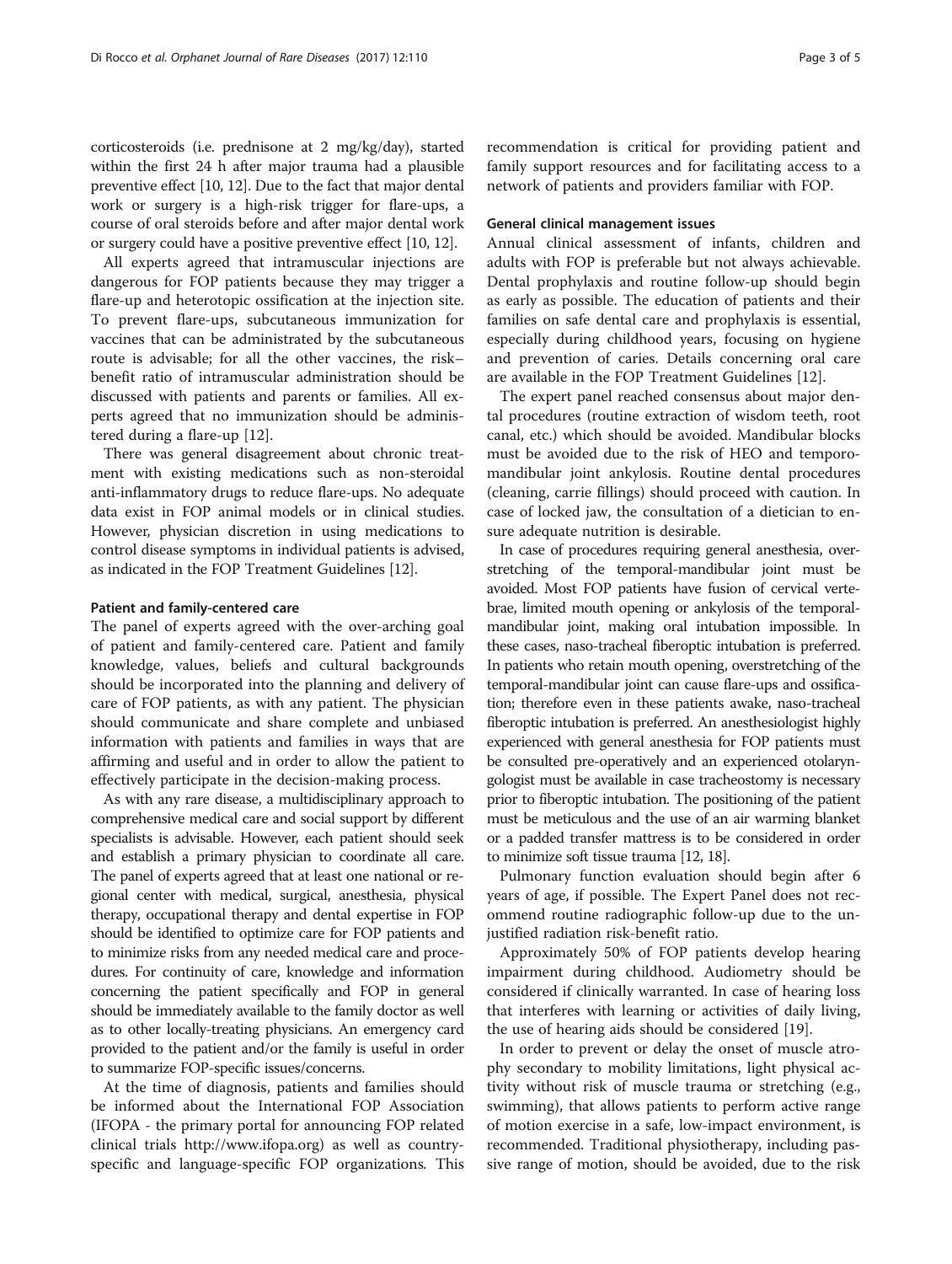of over-stretching and soft tissue injuries. Nevertheless, diaphragmatic breathing exercises and postural reeducation can be performed when possible, in order to maintain and improve respiratory function, especially in older patients in whom chest wall dynamics is severely compromised [[12](#page-4-0)].

Occupational therapy, focused on enhancing activities of daily living, may be useful to improve the quality of life of FOP patients. In addition, the goals of physical therapy and any adaptive prosthetics should be clearly focused on patient comfort, rather than trying to correct biomechanical or anatomic defects [\[12](#page-4-0)].

In patients with HO, the use of appropriate methods is recommended in order to reduce pressure over bony prominences. In patients with limited motion, frequent position changes are essential for preventing pressure sores. Other strategies include keeping the area clean in order to prevent infections, monitoring skin conditions and maintaining adequate nutrition [\[12](#page-4-0)].

The panel reached consensus that the identification of depression, anxiety or other emotional problems, as well as parenting stress and coping behaviors should prompt psychological and/or specialized social service support.

### Conclusion

There was broad consensus on most of the statements considered by the panel (Table [1](#page-1-0)). However, there were some notable exceptions including – but not limited to – the chronic use of non-steroidal anti-inflammatory medications to prevent HEO. The expert panel agreed to disagree on this contentious issue but reached consensus on the need for additional evidence-based data.

There are many issues regarding the management of FOP that were not addressed in this research study. The exclusion of management issues related to FOP should not be construed as a failure to reach consensus. Many topics were beyond the scope of this ad hoc study.

First, the panel of experts assembled was limited to those attending the FOP Italia Patient and Family Meeting in Livorno, Italy in 2016 and did not necessarily reflect the totality of global expertise in this field. Second, the generation of topics for consideration focused primarily on prevention and purposely circumvented controversial topics of symptomatic management such as palliative medications. Third, the FOP Treatment Guidelines, a consensus document published by clinical experts worldwide, and whose revision is anticipated in 2018, will comprehensibly address the central management issues in FOP as it has in the past [\[12](#page-4-0)]. Nevertheless, this survey will assist physicians in the contemporary clinical management of FOP patients, circumscribe critical areas of preventive management, and inform future consensus guidelines. Finally, the consensus statements reported in this study are not intended to substitute for the independent professional judgment of treating

physicians as they cannot account for regional heterogeneity of access to clinical care or the best advice and guidance for individual FOP patients and families.

#### Abbreviations

FOP: Fibrodysplasia ossificans progressive; HEO: Heterotopic ossification

#### Acknowledgments

This work was supported in part by FOP Italia, the Giannina Gaslini Institute, the Center for Research in FOP and Related Disorders at The University of Pennsylvania and the Isaac and Rose Nassau Professorship of Orthopaedic Molecular Medicine (to FSK).

#### Funding

The consensus meeting was financially supported by FOP Italia.

#### Availability of data and materials

Data sharing not applicable to this article as no datasets were generated or analysed during the current study.

#### Authors' contributions

The study was conceived, designed and conducted by MDR. The survey data were generated by all of the authors. The paper was written by MDR & FSK. The paper was revised and approved by all of the authors.

#### Competing interests

The authors declare that they have no competing interests.

#### Consent for publication

Not applicable.

#### Ethics approval and consent to participate Not applicable.

#### Publisher's Note

Springer Nature remains neutral with regard to jurisdictional claims in published maps and institutional affiliations.

#### Author details

<sup>1</sup>Department of Pediatrics, Unit of Rare Diseases, Giannina Gaslini Institute, Largo Gaslini 5, 16147 Genoa, Italy. <sup>2</sup>Service of Medical Genetics CHU Paris -Hôpital Necker-Enfants Malades, 149 rue de Sèvres, 75743 Paris, France. <sup>3</sup>Institute of Health and Biomedical Innovation, Queensland University of Technology, Translational Research Institute, Princess Alexandra Hospital, Woolloongabba, QLD 4069, Australia. <sup>4</sup>Department of Pediatrics, Pediatric Rheumatology Section, Hospital Italiano de Buenos Aires, Gascón 450, 1181 Ciudad Autónoma de Buenos Aires, Argentina. <sup>5</sup>Orthopaedic Department of Santa Casa de Misericórdia de São Paulo, School of Medicine Faculdade de Ciências Médicas da Santa Casa de São Paulo, Rua Pedro de Toledo 129 cj 121, Vila Clementino 04039-001, São Paulo, Brazil. <sup>6</sup>Department of Internal Medicine/Section Endocrinology, VU Medical Center Amsterdam, De Boelelaan 1117, 1081 HV Amsterdam, The Netherlands. <sup>7</sup>Department of Rehabilitation Medicine Graduate School of Medicine, The University of Tokyo, 7-3-1 Hongo, Bunkyo-ku, Tokyo 113-8655, Japan. <sup>8</sup>Department of Endocrinology, Faculty Practice University of California-San Francisco, 400 Parnassus Ave., San Francisco, CA 94143-1222, USA. <sup>9</sup>University College London Hospitals, London NW1 2PQ, UK.<sup>10</sup>Department of Pediatrics Klinikum Garmisch-Partenkirchen GmbH, Auenstraße 6, 82467 Garmisch-Partenkirchen, Germany. 11Department of Medicine, Division of Geriatric Medicine & Gerontology, Mayo Clinic College of Medicine, 200 First<br>Street SW, Rochester, MN, USA. <sup>12</sup>Department of Orthopaedic Surgery, Center for Research in FOP & Related Disorders, The Perelman School of Medicine, The University of Pennsylvania, 3737 Market Street, Philadelphia, PA 19104, USA.